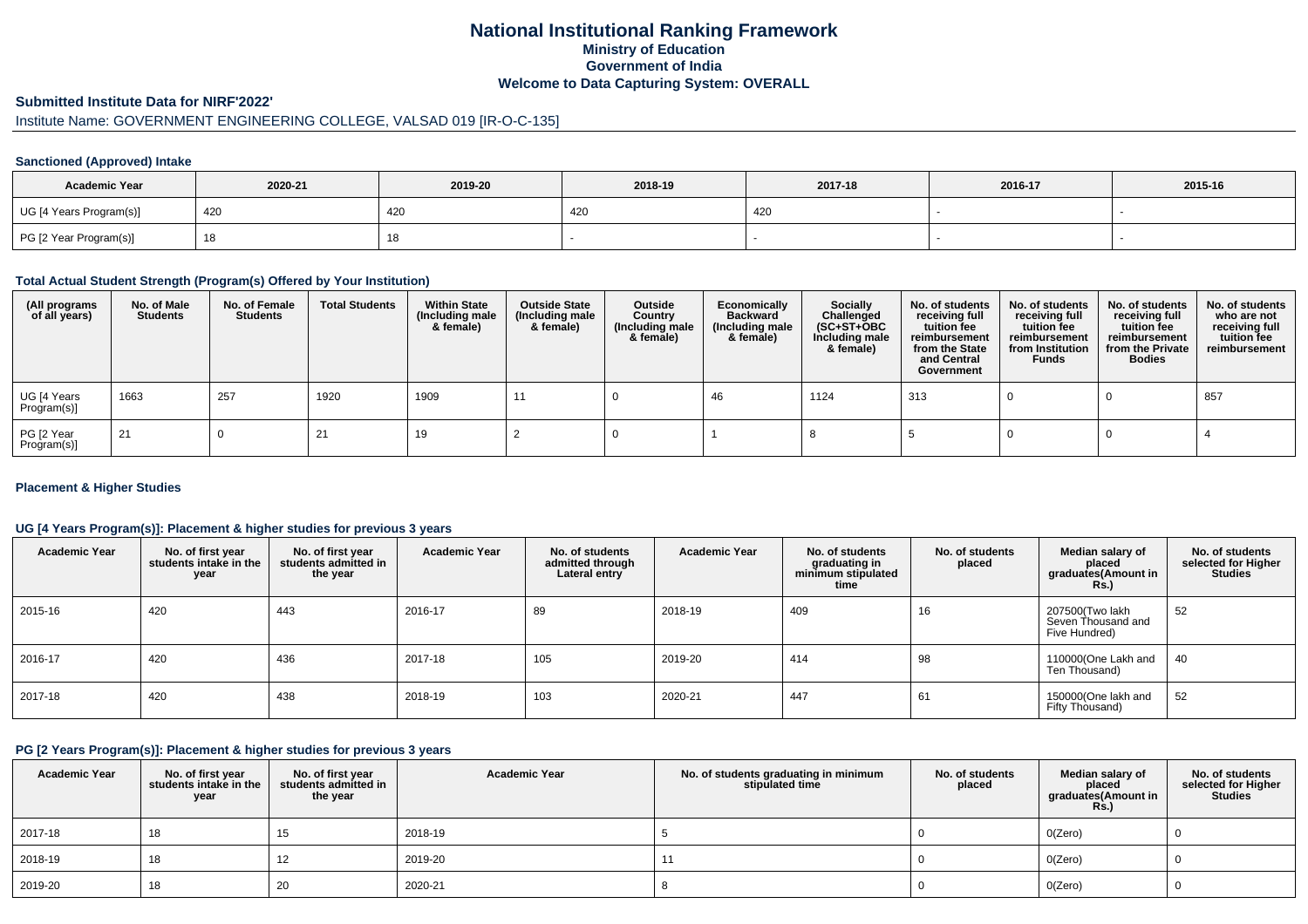#### **Ph.D Student Details**

| Ph.D (Student pursuing doctoral program till 2020-21 Students admitted in the academic year 2020-21 should not be entered here.) |         |                       |  |  |  |  |
|----------------------------------------------------------------------------------------------------------------------------------|---------|-----------------------|--|--|--|--|
|                                                                                                                                  |         | <b>Total Students</b> |  |  |  |  |
|                                                                                                                                  |         |                       |  |  |  |  |
|                                                                                                                                  | 3       |                       |  |  |  |  |
| No. of Ph.D students graduated (including Integrated Ph.D)                                                                       |         |                       |  |  |  |  |
| 2020-21                                                                                                                          | 2019-20 | 2018-19               |  |  |  |  |
| 0                                                                                                                                |         |                       |  |  |  |  |
|                                                                                                                                  |         |                       |  |  |  |  |
| PG (Student pursuing MD/MS/DNB program till 2020-21 Students admitted in the academic year 2021 - 22 should not be entered here) |         |                       |  |  |  |  |
| Number of students pursuing PG (MD/MS/DNB) program                                                                               |         |                       |  |  |  |  |
| No. of students Graduating in PG (MD/MS/DNB) program                                                                             |         |                       |  |  |  |  |
| 2019-20<br>2020-21<br>2018-19                                                                                                    |         |                       |  |  |  |  |
|                                                                                                                                  |         |                       |  |  |  |  |
|                                                                                                                                  |         |                       |  |  |  |  |

### **Online Education**

| 1. Does all programs/courses were completed on time.                                            |                                                                                       | Yes                                                                            |                                                |  |
|-------------------------------------------------------------------------------------------------|---------------------------------------------------------------------------------------|--------------------------------------------------------------------------------|------------------------------------------------|--|
| 2. Measures taken to complete the syllabus of courses and programs.                             |                                                                                       | Microsoft team                                                                 |                                                |  |
| 3. The period of delay in completion of syllabus (in months).                                   |                                                                                       |                                                                                |                                                |  |
| 4. The period of delay in conducting exams (in months).                                         |                                                                                       |                                                                                |                                                |  |
| <b>Portal Name</b>                                                                              | No. of students offered online courses which have credit<br>transferred to transcript | Total no, of online courses which have credit transferred<br>to the transcript | Total no. of credits transferred to transcript |  |
| Swayam                                                                                          |                                                                                       |                                                                                |                                                |  |
| 5. No. of courses developed and available online on Swayam platform by your institution faculty |                                                                                       |                                                                                |                                                |  |

### **Financial Resources: Utilised Amount for the Capital expenditure for previous 3 years**

| <b>Academic Year</b>                                                                                 | 2020-21                                                                 | 2019-20                                                                              | 2018-19                                                            |  |  |  |  |
|------------------------------------------------------------------------------------------------------|-------------------------------------------------------------------------|--------------------------------------------------------------------------------------|--------------------------------------------------------------------|--|--|--|--|
|                                                                                                      | <b>Utilised Amount</b>                                                  | <b>Utilised Amount</b>                                                               | <b>Utilised Amount</b>                                             |  |  |  |  |
| Annual Capital Expenditure on Academic Activities and Resources (excluding expenditure on buildings) |                                                                         |                                                                                      |                                                                    |  |  |  |  |
| Library                                                                                              | 0 (Zero)                                                                | 935344 (Nine Lakh Thirty Five Thousand Three Hundred Forty<br>Four)                  | 245734 (Two Lakh Forty Five Thousand Seven Hundred Thirty<br>Four) |  |  |  |  |
| New Equipment for Laboratories                                                                       | 2419094 (Twenty Four lakh Nineteen Thousand Ninety Four)                | 2602029 (Twenty Six Lakh Two Thousand Twenty Nine)                                   | 1215086 (Twelve Lakh Fifteen Thousand Eighty Six)                  |  |  |  |  |
| <b>Engineering Workshops</b>                                                                         | 0 (Zero)                                                                | 675662 (Six Lakh Seventy Five Thousand Six Hundred Sixty<br>Two '                    | 214251 (Two Lakh Fourteen Thousand Two Hundred Fifty One           |  |  |  |  |
| Other expenditure on creation of Capital Assets (excluding<br>expenditure on Land and Building)      | 1943285 (Nineteen Lakh Forty Three Thousand Two Hundred<br>Eighty Five) | 11671383 (One Crore Sixteen Lakh Seventy One Thousand<br>Three Hundred Eighty Three) | 147395 (One Lakh Forty Seven Thousand Three Hundred<br>Ninety Five |  |  |  |  |
|                                                                                                      |                                                                         |                                                                                      |                                                                    |  |  |  |  |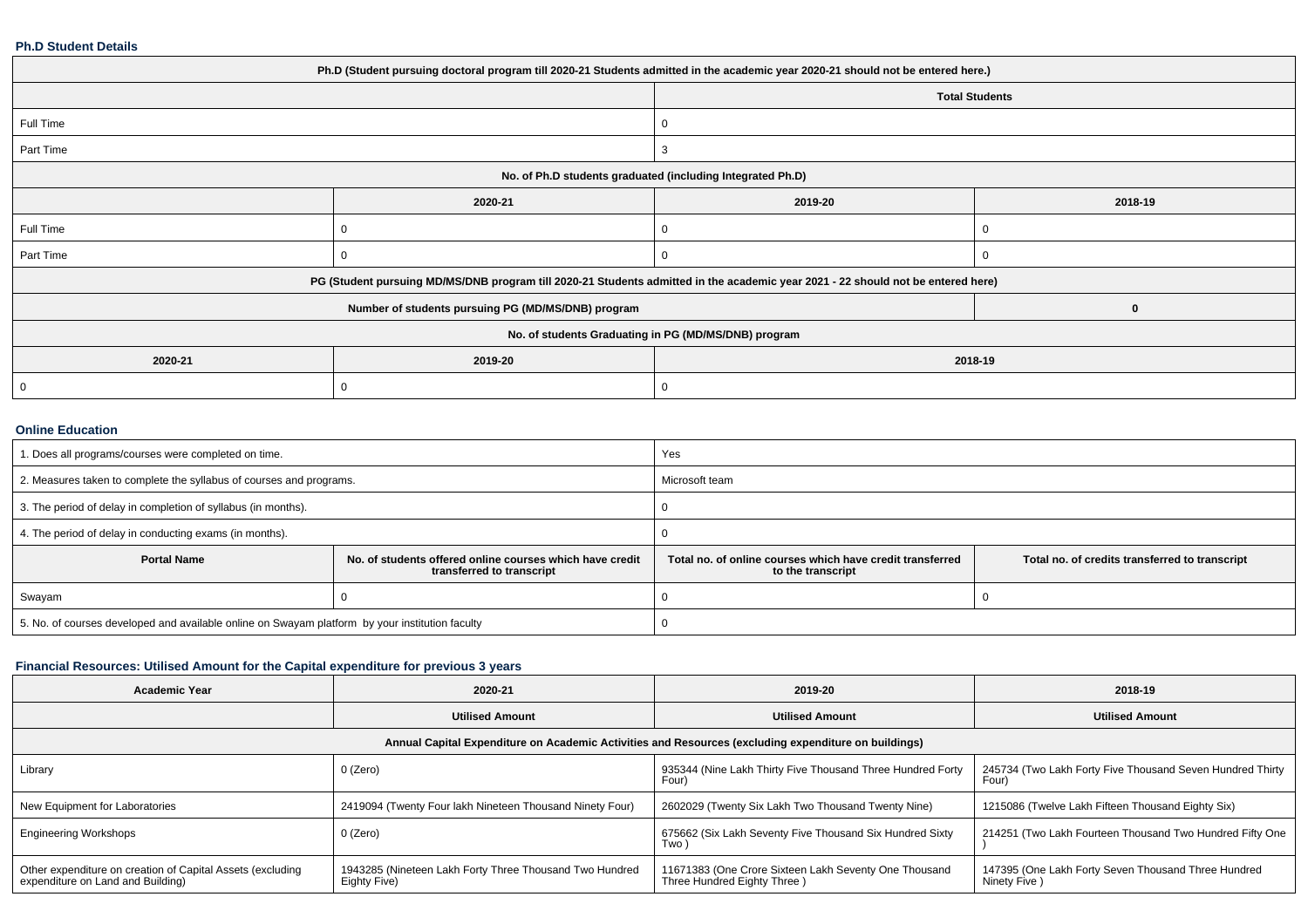### **Financial Resources: Utilised Amount for the Operational expenditure for previous 3 years**

| <b>Academic Year</b>                                                                                                                                                                           | 2020-21                                                                       | 2019-20                                                                          | 2018-19                                                                           |  |  |  |  |
|------------------------------------------------------------------------------------------------------------------------------------------------------------------------------------------------|-------------------------------------------------------------------------------|----------------------------------------------------------------------------------|-----------------------------------------------------------------------------------|--|--|--|--|
|                                                                                                                                                                                                | <b>Utilised Amount</b>                                                        | <b>Utilised Amount</b>                                                           | <b>Utilised Amount</b>                                                            |  |  |  |  |
| <b>Annual Operational Expenditure</b>                                                                                                                                                          |                                                                               |                                                                                  |                                                                                   |  |  |  |  |
| Salaries (Teaching and Non Teaching staff)                                                                                                                                                     | 70447320 (Seven Crore Four Lakh Forty Seven Thousand<br>Three Hundred Twenty) | 67504223 (Six Crore Seventy Five Lakh Four Thousand Two<br>Hundred Twenty Three) | 64358709 (Six Crore Forty Three Lakh Fifty Eight Thousand<br>Seven Hundred Nine)  |  |  |  |  |
| Maintenance of Academic Infrastructure or consumables and<br>other running expenditures(excluding maintenance of hostels<br>and allied services, rent of the building, depreciation cost, etc) | 9789005 (Ninety Seven Lakh Eighty Nine Thousand Five)                         | 11759106 (One Crore Seventeen Lakh Fifty Nine Thousand<br>One Hundred Six)       | 10375228 (One Crore Three Lakh Seventy Five Thousand Two<br>Hundred Twenty Eight) |  |  |  |  |
| Seminars/Conferences/Workshops                                                                                                                                                                 | 254407 (Two Lakh Fifty Four Thousand Four Hundred Seven)                      | 322974 (Three Lakh Twenty Two Thousand Nine Hundred<br>Seventy Four)             | 381832 (Three Lakh Eighty One Thousand Eight Hundred<br>Thirty Two)               |  |  |  |  |

### **IPR**

| Calendar year            | 2020 | 2019 | 2018 |
|--------------------------|------|------|------|
| No. of Patents Published |      |      |      |
| No. of Patents Granted   |      |      |      |

### **Sponsored Research Details**

| <b>Financial Year</b>                    | 2020-21 | 2019-20 | 2018-19 |
|------------------------------------------|---------|---------|---------|
| Total no. of Sponsored Projects          |         |         |         |
| Total no. of Funding Agencies            |         |         |         |
| Total Amount Received (Amount in Rupees) |         |         |         |
| Amount Received in Words                 | Zero    | Zero    | Zero    |

## **Consultancy Project Details**

| <b>Financial Year</b>                    | 2020-21 | 2019-20                                    | 2018-19                                              |
|------------------------------------------|---------|--------------------------------------------|------------------------------------------------------|
| Total no. of Consultancy Projects        |         |                                            |                                                      |
| Total no. of Client Organizations        |         |                                            |                                                      |
| Total Amount Received (Amount in Rupees) |         | 254800                                     | 132194                                               |
| Amount Received in Words                 | Zero    | Two Lakh Fifty Four Thousand Eight Hundred | One Lakh Thirty Two Thousand One Hundred Ninety Four |

## **Executive Development Program/Management Development Programs**

| <b>Financial Year</b>                                                                 | 2020-21 | 2019-20 | 2018-19 |
|---------------------------------------------------------------------------------------|---------|---------|---------|
| Total no. of Executive Development Programs/ Management<br>Development Programs       | - 0     |         |         |
| Total no. of Participants                                                             |         |         |         |
| Total Annual Earnings (Amount in Rupees)(Excluding Lodging   0<br>8. Boarding Charges |         |         |         |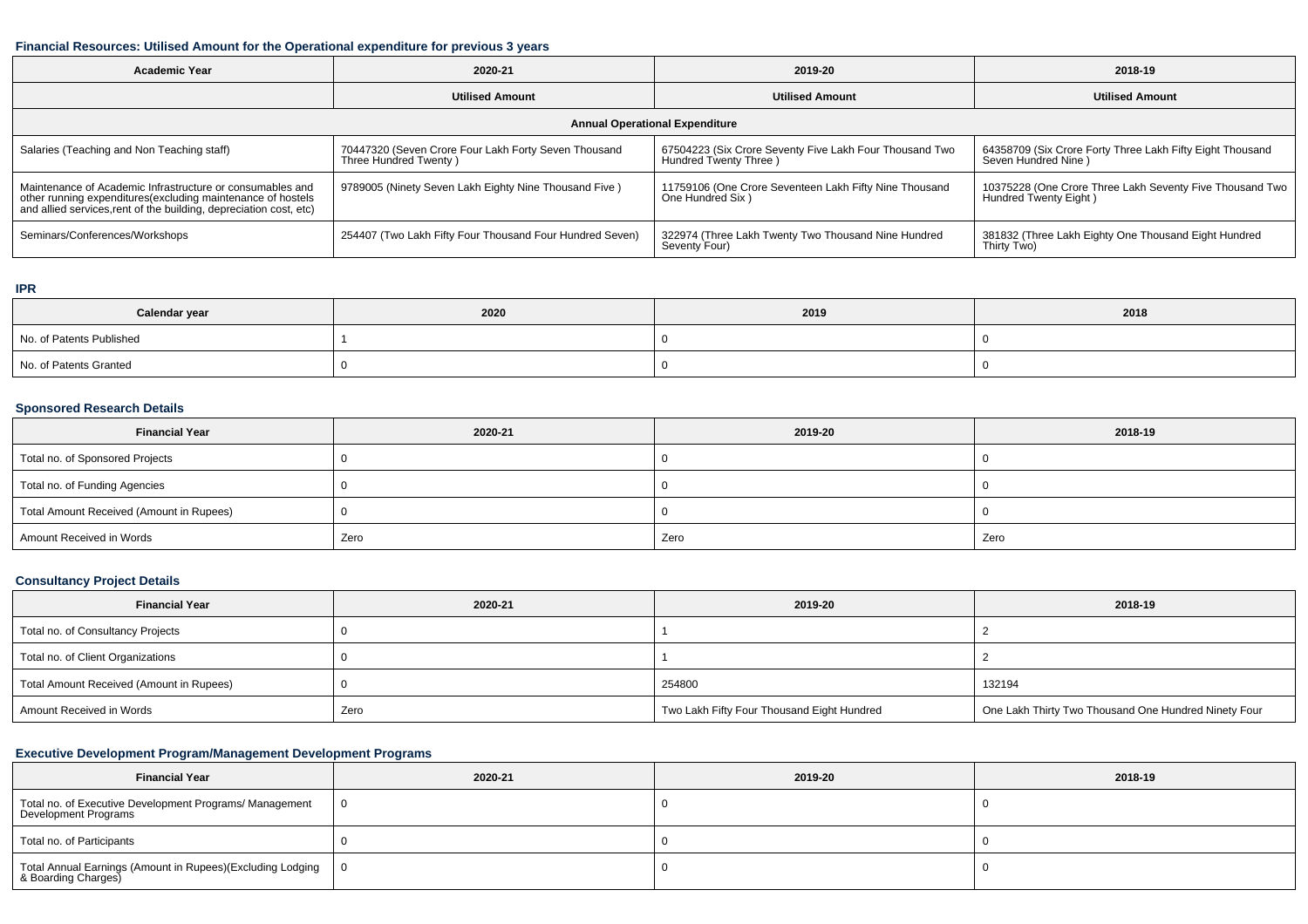| Earnings in Words<br>Total Annual L | Zerc | Zerc | Zero |
|-------------------------------------|------|------|------|
|-------------------------------------|------|------|------|

## **PCS Facilities: Facilities of physically challenged students**

| 1. Do your institution buildings have Lifts/Ramps?                                                                                                           | Yes, more than 80% of the buildings |
|--------------------------------------------------------------------------------------------------------------------------------------------------------------|-------------------------------------|
| 2. Do your institution have provision for walking aids, including wheelchairs and transportation from one building to another for<br>  handicapped students? | No                                  |
| 3. Do your institution buildings have specially designed toilets for handicapped students?                                                                   | Yes, more than 80% of the buildings |

#### **Accreditation**

#### **NBA Accreditation**

| * Does vour institute have a valid NBA Accreditation? | $\overline{M}$<br>יעו |
|-------------------------------------------------------|-----------------------|
|-------------------------------------------------------|-----------------------|

#### **NAAC Accreditation**

| 1. Does vour institute have a valid NAAC Accreditation? | NC |
|---------------------------------------------------------|----|
|---------------------------------------------------------|----|

## **Faculty Details**

| Srno           | Name                          | Age | Designation                | Gender | Qualification | <b>Experience (In</b><br>Months) | <b>Currently working</b><br>with institution? | <b>Joining Date</b> | <b>Leaving Date</b>      | <b>Association type</b> |
|----------------|-------------------------------|-----|----------------------------|--------|---------------|----------------------------------|-----------------------------------------------|---------------------|--------------------------|-------------------------|
| $\mathbf{1}$   | Prof Abhishek H<br>Rana       | 29  | <b>Assistant Professor</b> | Male   | M.E.          | 55                               | Yes                                           | 15-12-2016          | н.                       | Adhoc / Contractual     |
| 2              | Prof Akshaysinh R<br>Magodara | 31  | <b>Assistant Professor</b> | Male   | M.Tech        | 90                               | Yes                                           | 01-11-2017          | $\overline{\phantom{a}}$ | Regular                 |
| 3              | Prof Alpesh R Patel           | 40  | <b>Assistant Professor</b> | Male   | M.E.          | 144                              | Yes                                           | 12-10-2013          | $\overline{\phantom{a}}$ | Regular                 |
| 4              | Prof Anjali H<br>Prajapati    | 38  | <b>Assistant Professor</b> | Female | M.E.          | 120                              | Yes                                           | 27-06-2011          | $\sim$                   | Adhoc / Contractual     |
| 5              | Prof Ankitkumar V<br>Patel    | 31  | <b>Assistant Professor</b> | Male   | M.E.          | 96                               | Yes                                           | 22-10-2013          | $\overline{a}$           | Adhoc / Contractual     |
| 6              | Prof Archana N<br>Parmar      | 33  | <b>Assistant Professor</b> | Female | M.Tech        | 120                              | Yes                                           | 16-01-2016          | н.                       | Regular                 |
| $\overline{7}$ | Prof Ashishkumar D<br>Modi    | 33  | <b>Assistant Professor</b> | Male   | M.Tech        | 108                              | Yes                                           | 24-07-2017          | н.                       | Regular                 |
| 8              | Prof B M Vadher               | 62  | Professor                  | Male   | M.E.          | 372                              | No                                            | 06-10-2020          | 30-06-2021               | Regular                 |
| 9              | Prof Beena K Sheth            | 45  | Associate Professor        | Female | Ph.D          | 270                              | Yes                                           | 16-03-2019          | $\overline{\phantom{a}}$ | Regular                 |
| 10             | Prof Bharat G Patel           | 41  | <b>Assistant Professor</b> | Male   | B.E           | 132                              | Yes                                           | 12-12-2014          | н.                       | Adhoc / Contractual     |
| 11             | Prof Bhavesh K<br>Patel       | 37  | <b>Assistant Professor</b> | Male   | M.E.          | 108                              | Yes                                           | 08-03-2019          | $\overline{\phantom{a}}$ | Regular                 |
| 12             | Prof Bhavi M<br>Pandya        | 34  | <b>Assistant Professor</b> | Male   | M.E.          | 72                               | Yes                                           | 21-07-2017          | $\overline{\phantom{a}}$ | Regular                 |
| 13             | Prof Bhumika A<br>Domadia     | 32  | <b>Assistant Professor</b> | Female | M.E.          | 101                              | Yes                                           | 22-08-2019          | $\overline{a}$           | Regular                 |
| 14             | Prof Chand D<br>Thakor        | 31  | <b>Assistant Professor</b> | Female | M.Tech        | 74                               | Yes                                           | 05-05-2018          | $\sim$                   | Regular                 |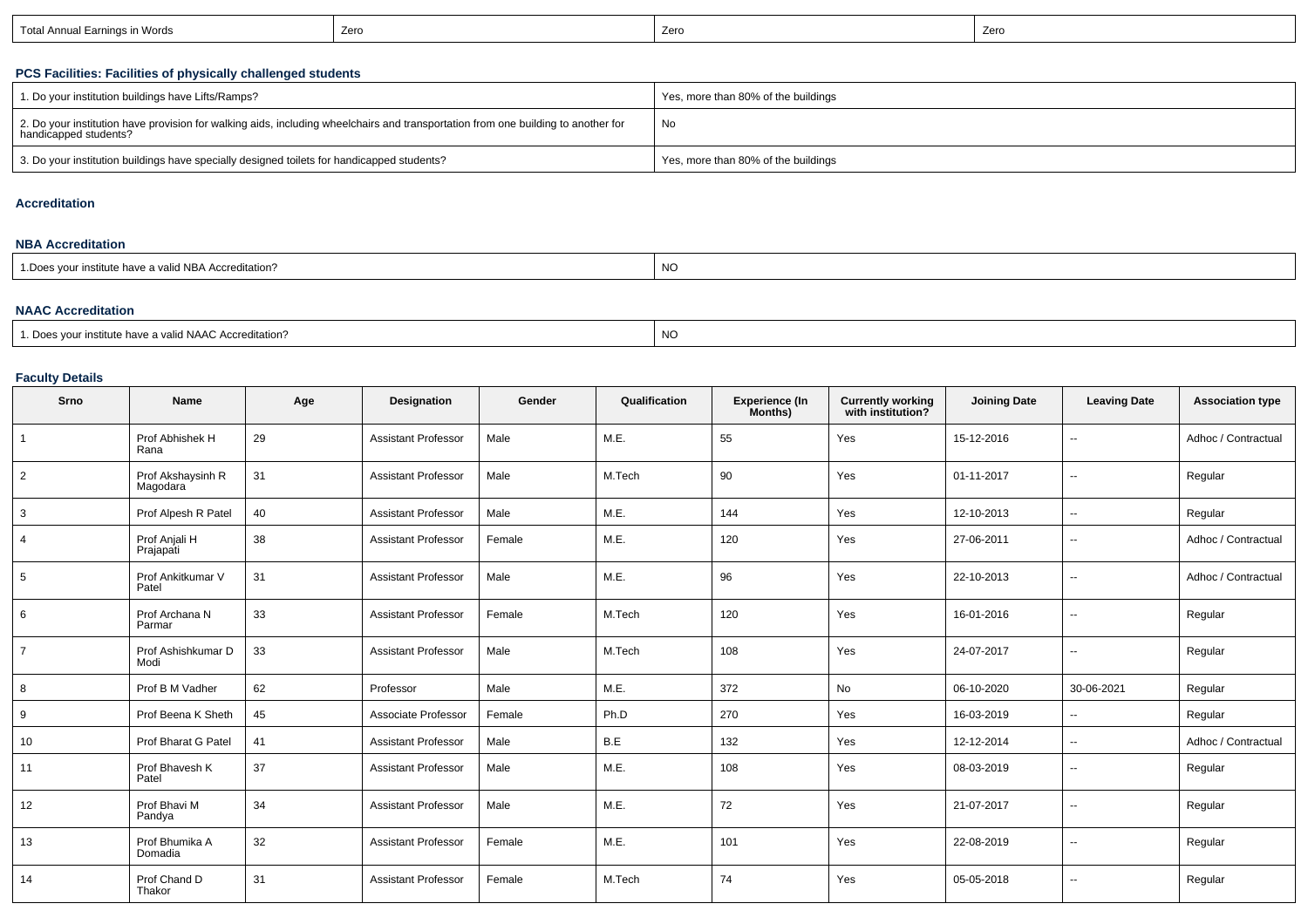| 15 | Prof Chirag A<br>Tamboli      | 36 | <b>Assistant Professor</b> | Male   | M.E.   | 141 | Yes | 01-08-2017 | --                       | Regular             |
|----|-------------------------------|----|----------------------------|--------|--------|-----|-----|------------|--------------------------|---------------------|
| 16 | Prof Darshana D<br>Dhimmar    | 30 | <b>Assistant Professor</b> | Female | M.E.   | 72  | Yes | 30-01-2020 | $\overline{\phantom{a}}$ | Regular             |
| 17 | Prof Devendra J<br>Patel      | 36 | <b>Assistant Professor</b> | Male   | M.E.   | 120 | Yes | 19-05-2011 | ⊷.                       | Regular             |
| 18 | Prof Devendra N<br>Tandel     | 37 | <b>Assistant Professor</b> | Male   | M.Tech | 150 | Yes | 01-09-2016 | $\overline{\phantom{a}}$ | Regular             |
| 19 | Prof Dhaval N Patel           | 35 | <b>Assistant Professor</b> | Male   | M.Tech | 126 | Yes | 01-01-2016 | ⊷.                       | Regular             |
| 20 | Prof Dhaval T Barot           | 35 | <b>Assistant Professor</b> | Male   | M.Tech | 84  | Yes | 21-04-2017 | $\overline{\phantom{a}}$ | Regular             |
| 21 | Prof Dipendrasinh C<br>Parmar | 31 | <b>Assistant Professor</b> | Male   | M.Tech | 93  | Yes | 23-08-2016 | --                       | Regular             |
| 22 | Prof Divyesh J Patel          | 35 | <b>Assistant Professor</b> | Male   | M.E.   | 83  | Yes | 21-10-2014 | $\overline{\phantom{a}}$ | Adhoc / Contractual |
| 23 | Prof H N Lakdawala            | 42 | <b>Assistant Professor</b> | Male   | M.E.   | 96  | Yes | 04-08-2010 | --                       | Regular             |
| 24 | Prof Harshal S Wani           | 33 | <b>Assistant Professor</b> | Male   | M.Tech | 142 | Yes | 04-09-2019 | $\mathbf{u}$             | Regular             |
| 25 | Prof Hemant M<br>Jariwala     | 37 | <b>Assistant Professor</b> | Male   | M.E.   | 153 | Yes | 14-08-2017 | --                       | Regular             |
| 26 | Prof Hemant N patel           | 33 | <b>Assistant Professor</b> | Male   | M.Tech | 95  | Yes | 01-05-2016 | $\overline{\phantom{a}}$ | Regular             |
| 27 | Prof Hemish A<br>Vaidya       | 44 | <b>Assistant Professor</b> | Male   | M.E.   | 228 | Yes | 12-05-2019 | --                       | Regular             |
| 28 | Prof Himansu K<br>Rana        | 45 | <b>Assistant Professor</b> | Male   | M.E.   | 48  | No  | 12-07-2017 | 03-03-2020               | Regular             |
| 29 | Prof Hiral S Patel            | 35 | <b>Assistant Professor</b> | Female | M.Sc.  | 120 | Yes | 03-05-2011 | ⊷.                       | Regular             |
| 30 | Prof Jalpa A Shah             | 35 | <b>Assistant Professor</b> | Female | M.E.   | 140 | Yes | 20-08-2020 | $\overline{\phantom{a}}$ | Regular             |
| 31 | Prof Jenip P Tandel           | 32 | <b>Assistant Professor</b> | Male   | M.Tech | 72  | Yes | 21-10-2014 | --                       | Regular             |
| 32 | Prof Jignesh R Joshi          | 32 | <b>Assistant Professor</b> | Male   | M.Tech | 102 | Yes | 14-08-2017 | --                       | Regular             |
| 33 | Prof John D Patel             | 36 | <b>Assistant Professor</b> | Male   | M.Tech | 132 | Yes | 31-01-2017 | $\overline{\phantom{a}}$ | Regular             |
| 34 | Prof Jugal M<br>Panchal       | 35 | <b>Assistant Professor</b> | Male   | M.Tech | 96  | Yes | 23-06-2016 | $\sim$                   | Regular             |
| 35 | Prof Kashyap L<br>Mokariya    | 44 | <b>Assistant Professor</b> | Male   | Ph.D   | 234 | Yes | 05-12-2018 | $\overline{\phantom{a}}$ | Regular             |
| 36 | Prof Keval M Tandel           | 31 | <b>Assistant Professor</b> | Male   | M.Tech | 93  | Yes | 21-10-2013 | Ξ.                       | Adhoc / Contractual |
| 37 | Prof Keyur D Tandel           | 39 | <b>Assistant Professor</b> | Male   | M.E.   | 150 | No  | 05-06-2011 | 23-11-2020               | Regular             |
| 38 | Prof Khushbu D<br>Patel       | 34 | <b>Assistant Professor</b> | Female | M.Sc.  | 120 | Yes | 27-05-2011 | $\overline{\phantom{a}}$ | Regular             |
| 39 | Prof Khyati K Modi            | 36 | <b>Assistant Professor</b> | Female | M.E.   | 156 | Yes | 03-10-2011 | $\overline{\phantom{a}}$ | Regular             |
| 40 | Prof Krunal R Patel           | 33 | <b>Assistant Professor</b> | Male   | M.E.   | 102 | Yes | 10-06-2016 | $\overline{\phantom{a}}$ | Regular             |
| 41 | Prof Kunal A<br>Chaudhari     | 35 | <b>Assistant Professor</b> | Male   | M.E.   | 96  | Yes | 06-05-2016 | $\sim$                   | Regular             |
| 42 | Prof Manish K Mistry          | 36 | <b>Assistant Professor</b> | Male   | Ph.D   | 144 | Yes | 22-06-2016 | н,                       | Regular             |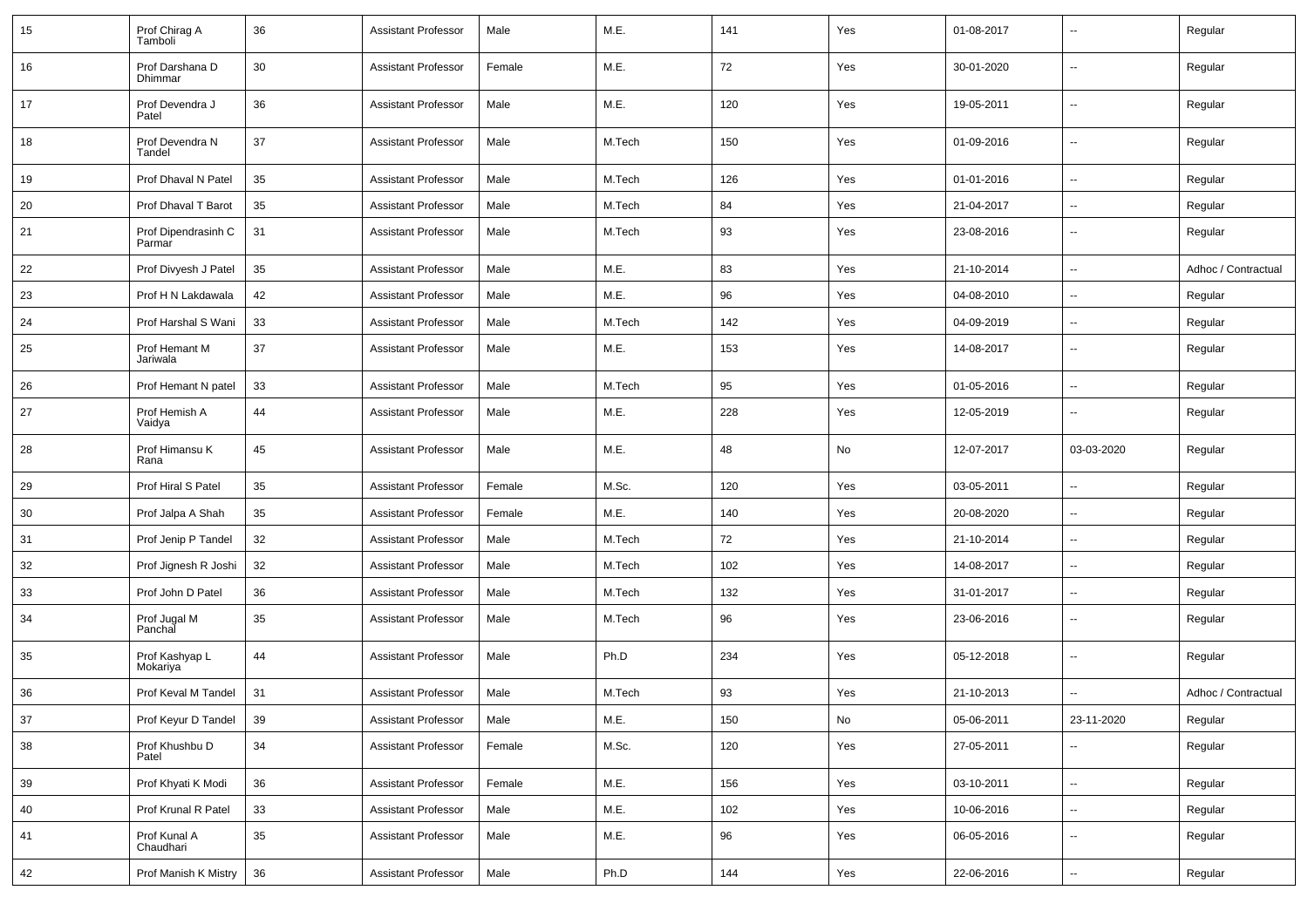| 43 | Prof Meera K<br>Kunvarani       | 30 | <b>Assistant Professor</b> | Female | M.E.             | 48  | Yes | 11-07-2017 | --                       | Regular             |
|----|---------------------------------|----|----------------------------|--------|------------------|-----|-----|------------|--------------------------|---------------------|
| 44 | Prof Meera P<br>Chauhan         | 37 | <b>Assistant Professor</b> | Female | M.E.             | 100 | Yes | 06-10-2012 | $\sim$                   | Adhoc / Contractual |
| 45 | Prof Monali H Patel             | 30 | <b>Assistant Professor</b> | Female | M.E.             | 96  | Yes | 21-07-2017 | $\overline{\phantom{a}}$ | Regular             |
| 46 | Prof Monali N<br>Chaudhary      | 34 | <b>Assistant Professor</b> | Female | M.E.             | 113 | Yes | 16-01-2016 | $\overline{a}$           | Regular             |
| 47 | Prof Narendra M<br>Patel        | 53 | Professor                  | Male   | Ph.D             | 360 | Yes | 27-08-2020 | $\overline{a}$           | Regular             |
| 48 | Prof Neha M Patel               | 33 | <b>Assistant Professor</b> | Female | M.Tech           | 120 | Yes | 04-07-2017 | $\overline{\phantom{a}}$ | Regular             |
| 49 | Prof Nitin H<br>Prajapati       | 33 | <b>Assistant Professor</b> | Male   | M.Tech           | 108 | No  | 09-05-2011 | 23-11-2020               | Regular             |
| 50 | Prof Nitin I Patel              | 37 | <b>Assistant Professor</b> | Male   | M.Tech           | 102 | Yes | 01-09-2016 | u.                       | Regular             |
| 51 | Prof Nitin S Patel              | 38 | <b>Assistant Professor</b> | Male   | M.E.             | 144 | Yes | 07-01-2015 | ۰.                       | Regular             |
| 52 | Prof Nitin Z patel              | 35 | <b>Assistant Professor</b> | Male   | M.Tech           | 102 | Yes | 15-06-2016 | $\overline{a}$           | Regular             |
| 53 | Prof Pankti B Desai             | 43 | <b>Assistant Professor</b> | Female | Ph.D             | 120 | Yes | 16-05-2011 | $\overline{a}$           | Regular             |
| 54 | Prof Pooja D Patel              | 28 | <b>Assistant Professor</b> | Female | M.E.             | 60  | No  | 29-10-2016 | 06-08-2021               | Adhoc / Contractual |
| 55 | Prof Pratik J Patel             | 32 | <b>Assistant Professor</b> | Male   | M.E.             | 84  | Yes | 13-11-2020 | $\overline{a}$           | Regular             |
| 56 | Prof Priyanka S<br>Patel        | 33 | <b>Assistant Professor</b> | Female | M.E.             | 120 | Yes | 07-07-2016 | $\overline{a}$           | Regular             |
| 57 | Prof Pushpkant R<br>Patel       | 39 | <b>Assistant Professor</b> | Male   | M.A              | 120 | Yes | 06-05-2011 | $\overline{a}$           | Regular             |
| 58 | Prof R J Varotaria              | 36 | <b>Assistant Professor</b> | Female | M.E.             | 120 | Yes | 26-11-2020 | $\overline{\phantom{a}}$ | Regular             |
| 59 | Prof Rahul V<br>Parajapati      | 35 | <b>Assistant Professor</b> | Male   | M.Tech           | 152 | Yes | 22-11-2010 | ۰.                       | Regular             |
| 60 | Prof Rajesh C Malan             | 36 | <b>Assistant Professor</b> | Male   | Ph.D             | 122 | Yes | 05-03-2011 | ۰.                       | Regular             |
| 61 | Prof Ravi S<br>Engineer         | 32 | <b>Assistant Professor</b> | Male   | M.Tech           | 62  | Yes | 02-06-2014 | $\overline{a}$           | Adhoc / Contractual |
| 62 | Prof Reshma R<br>Malan          | 39 | <b>Assistant Professor</b> | Female | MSc(Mathematics) | 138 | Yes | 12-11-2009 | $\overline{\phantom{a}}$ | Adhoc / Contractual |
| 63 | Prof Rohit M<br>Kudtakar        | 30 | <b>Assistant Professor</b> | Male   | M.Tech           | 72  | Yes | 30-06-2018 | $\overline{\phantom{a}}$ | Regular             |
| 64 | Prof Sanat V<br>Damaniya        | 43 | Associate Professor        | Male   | M.Tech           | 252 | Yes | 14-12-2004 | --                       | Regular             |
| 65 | Prof Sandip T Patel             | 38 | <b>Assistant Professor</b> | Male   | M.Tech           | 204 | Yes | 23-03-2012 | Ξ.                       | Regular             |
| 66 | Prof Sanjay Kumar<br>Srivastava | 42 | <b>Assistant Professor</b> | Male   | Ph.D             | 156 | Yes | 30-06-2018 | $\overline{\phantom{a}}$ | Regular             |
| 67 | Prof Sirish K Patel             | 40 | <b>Assistant Professor</b> | Male   | M.E.             | 156 | Yes | 30-06-2015 | ÷.                       | Regular             |
| 68 | Prof Snehal P<br>Maisuria       | 33 | <b>Assistant Professor</b> | Male   | M.E.             | 84  | Yes | 10-06-2016 | Ξ.                       | Regular             |
| 69 | Prof Soham H Mistry             | 31 | <b>Assistant Professor</b> | Male   | M.E.             | 93  | Yes | 23-10-2013 | Ξ.                       | Adhoc / Contractual |
| 70 | Prof V S Patel                  | 35 | <b>Assistant Professor</b> | Male   | M.E.             | 78  | Yes | 07-07-2016 | Ξ.                       | Regular             |